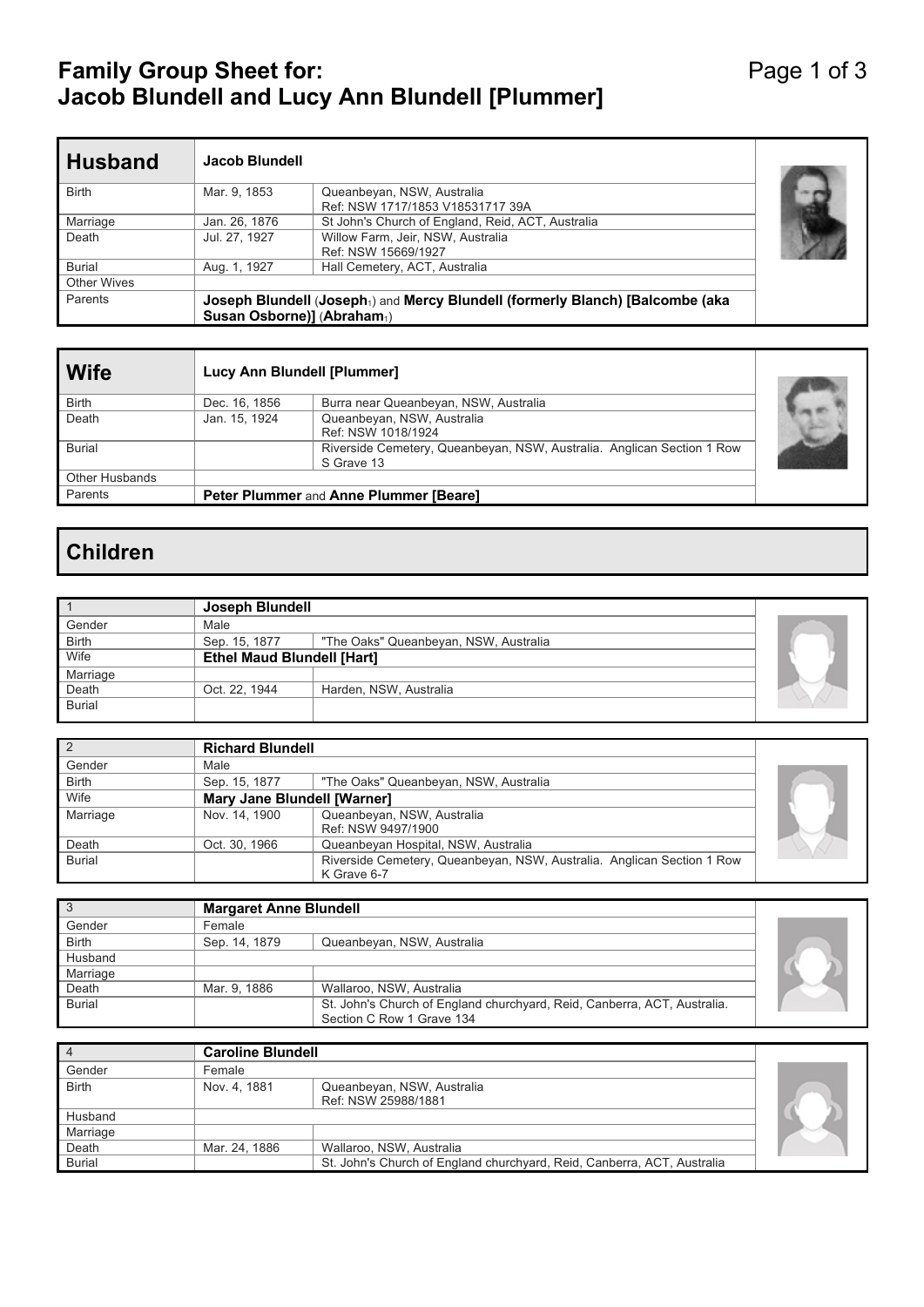## **Family Group Sheet for:** And The Page 2 of 3 **Jacob Blundell and Lucy Ann Blundell [Plummer]**

|               | Alan Edward (Ted) Blundell       |                          |  |
|---------------|----------------------------------|--------------------------|--|
| Gender        | Male                             |                          |  |
| <b>Birth</b>  | Jun. 19, 1884                    | Walleroo, NSW, Australia |  |
| Wife          | <b>Ada Blundell [Rattenbury]</b> |                          |  |
| Marriage      | 1911                             | Yass, NSW, Australia     |  |
| Death         | Apr. 25, 1963                    | Harden, NSW, Australia   |  |
| <b>Burial</b> |                                  |                          |  |

|               | Lucy Ann Williams [Blundell]  |                                                              |  |
|---------------|-------------------------------|--------------------------------------------------------------|--|
| Gender        | Female                        |                                                              |  |
| <b>Birth</b>  | Jul. 17, 1887                 | "Willow Farm" Walleroo, NSW, Australia                       |  |
| Husband       | <b>Albert Harold Williams</b> |                                                              |  |
| Marriage      |                               |                                                              |  |
| Death         | May 5, 1950                   | Wagga Wagga, NSW, Australia                                  |  |
| <b>Burial</b> |                               | Wagga Wagga Cemetery, NSW, Australia. Salvation Army Section |  |

|               | Alice Jane Colverwell [Blundell] |                            |  |
|---------------|----------------------------------|----------------------------|--|
| Gender        | Female                           |                            |  |
| <b>Birth</b>  | Sep. 14, 1889                    | Wallaroo, NSW, Australia   |  |
| Husband       | <b>Arthur S Colverwell</b>       |                            |  |
| Marriage      |                                  |                            |  |
| Death         | Jun. 2, 1979                     | Queanbeyan, NSW, Australia |  |
| <b>Burial</b> |                                  |                            |  |
|               |                                  |                            |  |

| 8             | <b>Arthur Blundell</b>                 |                              |  |
|---------------|----------------------------------------|------------------------------|--|
| Gender        | Male                                   |                              |  |
| <b>Birth</b>  | Oct. 5, 1891                           | Wallaroo, NSW, Australia     |  |
| Wife          | <b>Edith Madeline Blundell [Mutch]</b> |                              |  |
| Marriage      | Jan. 24, 1921                          | Murrumburrah, NSW, Australia |  |
| Death         | Jul. 29, 1975                          | Harden, NSW, Australia       |  |
| <b>Burial</b> |                                        | Harden, NSW, Australia       |  |

| 9             | <b>Emily Coad [Blundell]</b> |                                |  |
|---------------|------------------------------|--------------------------------|--|
| Gender        | Female                       |                                |  |
| <b>Birth</b>  | Oct. 21, 1893                | Wallaroo, NSW, Australia       |  |
| Husband       | <b>Samuel Date Coad</b>      |                                |  |
| Marriage      | 1913                         | Queanbeyan, NSW, Australia     |  |
|               |                              | Ref: NSW 11442/1913            |  |
| Death         | Aug. 7, 1978                 | Dubbo, NSW, Australia          |  |
|               |                              | Ref: NSW 20356/1978 Emily Coad |  |
| <b>Burial</b> |                              |                                |  |

| 10            |               | <b>Maria Matilda Searle [Blundell]</b>          |  |  |
|---------------|---------------|-------------------------------------------------|--|--|
| Gender        | Female        |                                                 |  |  |
| <b>Birth</b>  | Sep. 24, 1895 | Walleroo, NSW, Australia<br>Ref: NSW 25971/1895 |  |  |
| Husband       |               | <b>Arthur Albert Searle</b>                     |  |  |
| Marriage      | Oct. 24, 1921 | Murrumburrah, NSW, Australia                    |  |  |
| Death         | Oct. 5, 1969  | Harden, NSW, Australia                          |  |  |
| <b>Burial</b> |               |                                                 |  |  |

| 11            | <b>Margery Clarke [Blundell]</b> |                                          |  |
|---------------|----------------------------------|------------------------------------------|--|
| Gender        | Female                           |                                          |  |
| <b>Birth</b>  | May 24, 1898                     | Ginninderra, NSW (now in ACT), Australia |  |
| Husband       | <b>William Clarke</b>            |                                          |  |
| Marriage      |                                  |                                          |  |
| Death         | Sep. 19, 1971                    | Goulburn, NSW, Australia                 |  |
| <b>Burial</b> |                                  |                                          |  |
|               |                                  |                                          |  |